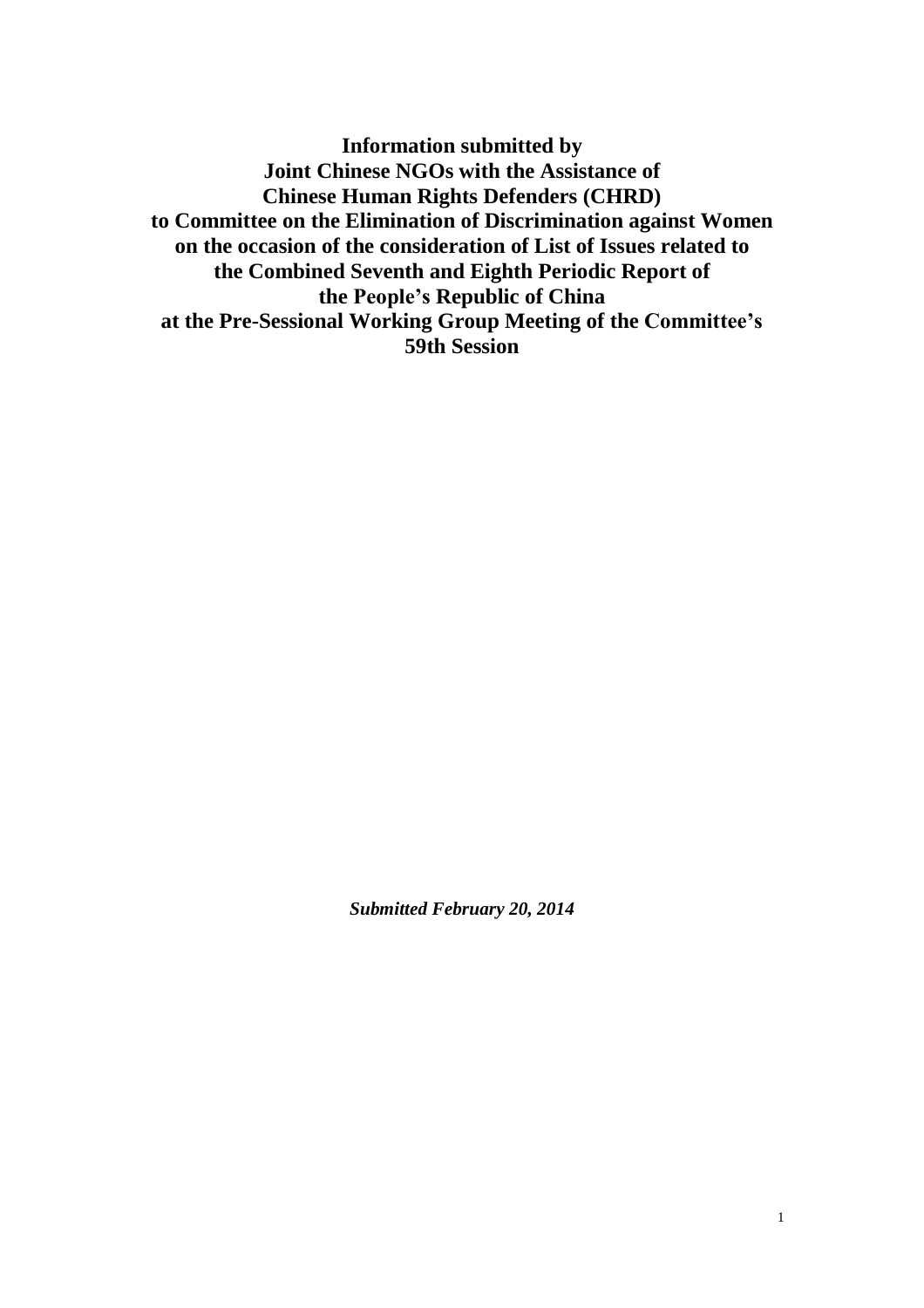# **Table of Contents**

| Article 1 Definition of Discrimination against Women  page 3                   |
|--------------------------------------------------------------------------------|
|                                                                                |
| Article 5 The Elimination of Stereotypes and Violence against Women page 4     |
|                                                                                |
| Article 7 Promoting Women's Participation in Political & Public Affairs page 9 |
|                                                                                |
|                                                                                |
|                                                                                |
|                                                                                |
|                                                                                |
|                                                                                |
| Article 16 The Rights of Women in Marriage and Family  page 14                 |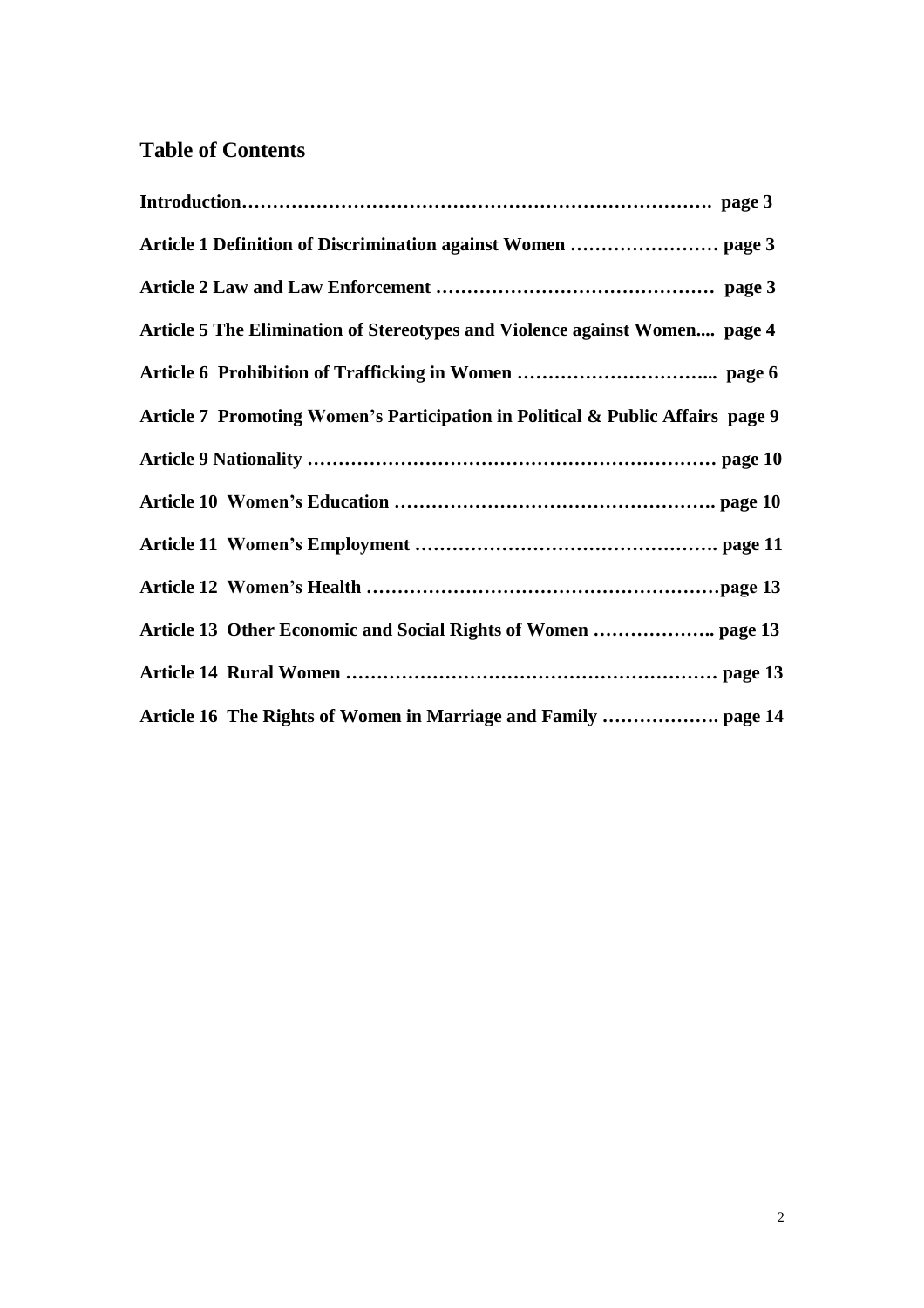## **Introduction**

This joint submission is prepared by several collaborating Chinese human rights NGOs with the assistance of the Chinese Human Rights Defenders (CHRD). The contents are based on the participating NGOs' and CHRD's documentation and research, in consultation with other human rights activists, academics, and lawyers. The names of the participating NGOs are withheld due to concerns for possible retaliations by the Chinese government.

This joint submission raises a number of issues concerning the Chinese government's implementation of the Convention on the Elimination of All Forms of Discrimination against Women. We urge the Committee on the Elimination of Discrimination against Women (CEDAW) to include in the List of Issues (LOI) that it will request the Chinese government to address as it reviews China's combined seventh and eighth periodic report on the measures it has taken to implement the rights set forth in the Convention.

This joint submission does not purport to provide a comprehensive overview of the current situation of Chinese women's equality with men in enjoying all the rights set forth in the Convention, but rather identifies some areas of greatest concern. The section titles below correspond to those in the Convention.

### **Part I**

## **Article 1 Definition of Discrimination against Women**

In its 2006 Concluding Observations (CEDAW /C/CHN/CO/6, hereinafter referred to as COBs), para 10, the Committee requires that the State party "include a definition of discrimination against women in its domestic law, encompassing both direct and indirect discrimination, in line with article 1 of the Convention". China's periodic report (CEDAW/C/CHN/7-8, 2012) claims that the current Chinese laws have well embodied the spirit of the Convention as to the principles of gender equality and nondiscrimination, but it fails to address whether China has implemented this specific recommendation set forth by the Committee. We recommend the Committee ask China to cite legal provisions where definition of "direct and indirect discrimination" has been made explicit in its domestic law. If no definition of "direct and indirect discrimination" has been provided in China's domestice law, China should elaborate on its impact on the practice of anti-discrimination, and clarify when such definition will be provided in domestic law.

### **Article 2 Law and Law Enforcement**

In its 2006 COBs, para 5, the Committee "commends the State party on the range of recent legal reforms and policies and programs aimed at eliminating discrimination against women and promoting gender equality and at achieving compliance with the obligations under the Convention". However, the Third Judicial Interpretation of the Marriage Law issued in 2011 has substantiated an adverse effect on women's property rights in marriage. We recommend the Committee ask China to explain in details what concrete measures the Government will take to eliminate discrimination against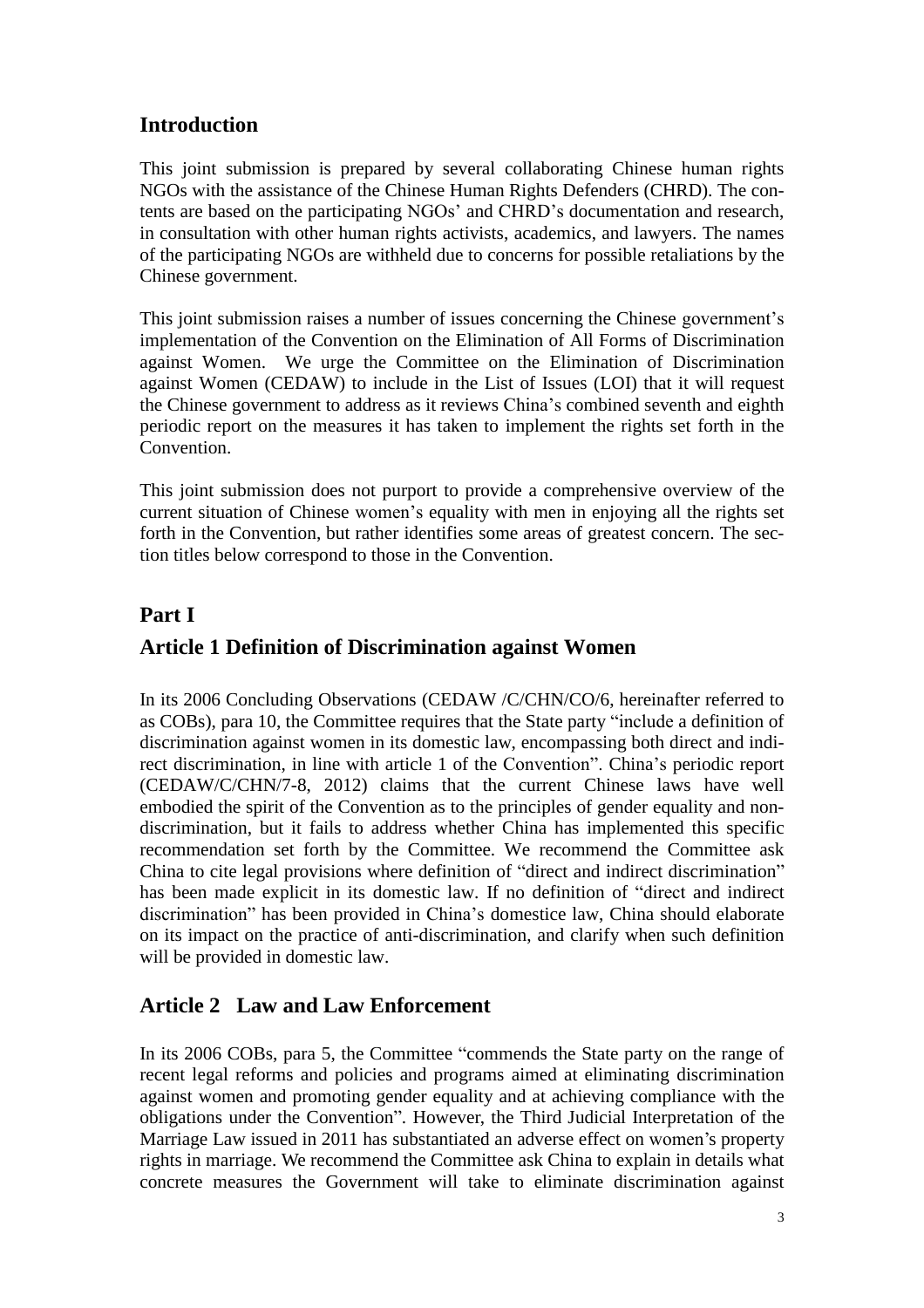women in its laws, regulations, judicial interpretations and judicial means, and to incorporate the principle of substantive equality into the Constitution and other laws through legislation.

In its 2006 COBs, para 11, the Committee "notes that the Convention does not appear to have ever been invoked in a court of law". We recommend the Committee ask China to provide information on judicial cases involving discrimination against women, including the number of verdicts citing the Convention and its proportion in the total number of such cases in Chinese court. We have been informed that lawyers who referred to the Convention in their defense statements were disrupted or interrupted in court. The Chinese government should investigate and provide information on such cases.

In its 2006 COBs, para 11, the Committee "encourages the State party to ensure that the Convention, the Committee's general recommendations and related domestic legislation are made an integral part of the legal education and training of judicial officers, including judges, lawyers and prosecutors, and to ensure that, in particular, judges and officers of the special courts and tribunals are familiar with the Convention and the State party's obligations thereunder". We have not witnessed such training. We recommend the Committee ask the Chinese government to provide information on the number of gender education and training of judicial personnel in grassroots courts in all municipalities and the scope of the training.

### **Article 5 The Elimination of Stereotypes & Violence against Women**

In its 2006 COBs, para 18, the Committee "calls upon the State party to put in place a comprehensive approach to overcoming traditional stereotypes regarding the role of women and men in society, in accordance with articles 2 (f) and 5 (a) of the Convention". We recommend the Committee ask China to provide information on the proportion of gender-related courses in the corriculum of law schools in universities, and the total number of law students who have attended such courses.

The State party's report (2012) mentions that the government has carried out CEDAW training sessions for a number of women's organizations. We suggest the Committee ask China to provide relavant information regarding the number of trainees and the outcome of the training, and whether CEDAW training has also been carried out among governments at all levels, and if so, the number of government departments that have received the training, and outcome of the training. China should aslo provide information on CEDAW training among factories, enterprises and schools. To our knowledge, some CEDAW training activities have been disrupted, and people who advocate for women's rights have been suppressed. For example, Ye Haiyan was persecuted after she called for seeking accountability of government officials who had sexually violated girls (see below). We suggest the Committee request the Chinese government to investigate these alleged incidents and publish the results of the investigations.

In its 2006 COBs, para 17, the Committee notices "the persistence of deep-rooted stereotypes regarding the roles and responsibilities of women and men in the family and society" and is "concerned that these prevailing attitudes continue to devalue women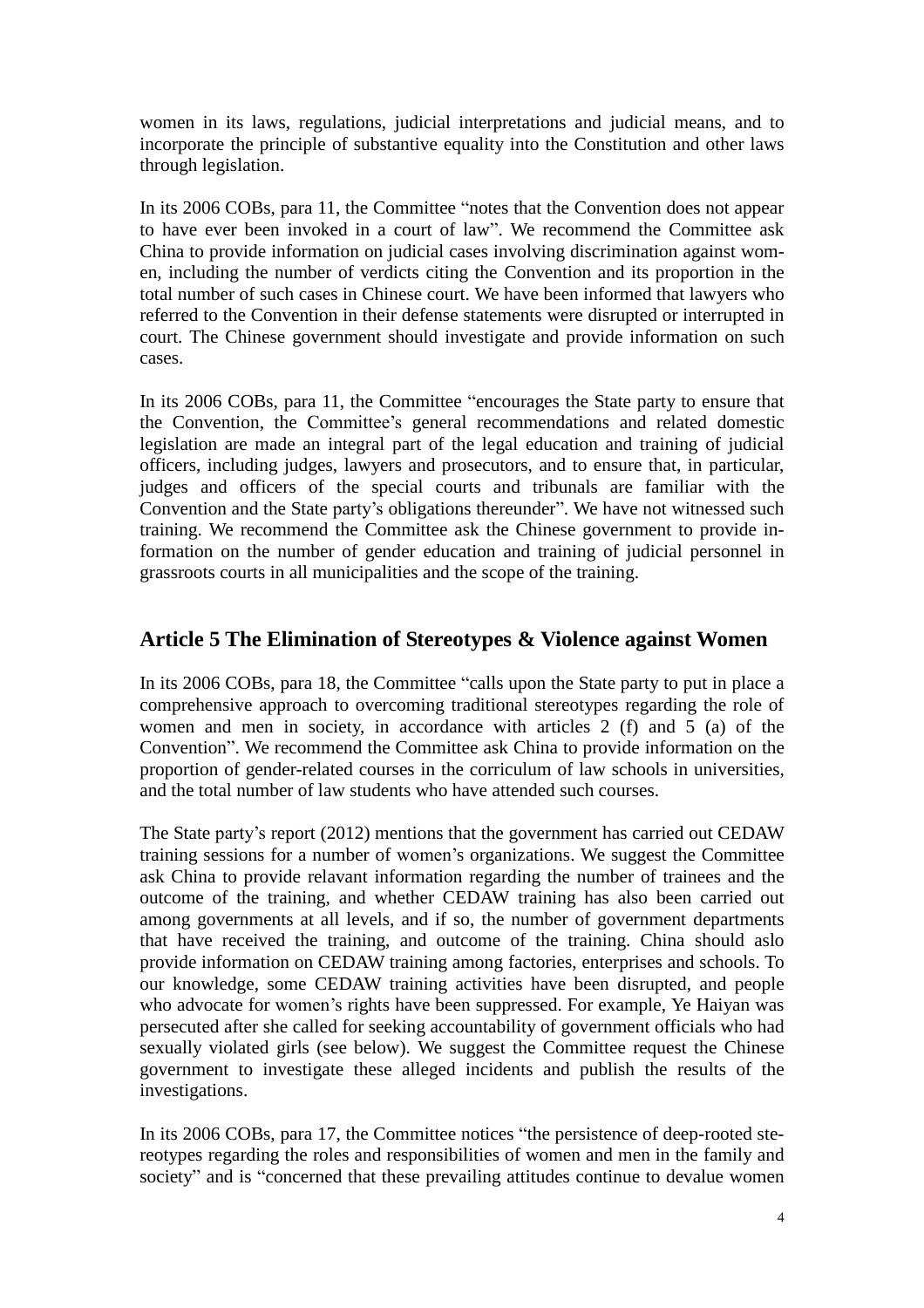and violate their human rights". On the Eleventh National Women's Congress held in October 2013, the Chinese Communist Party (hereinafter "the Party") leaders called for Chinese women to return to traditional roles of women. We suggest the Committee ask the Chinese government to explain what impact such negative attitude the Party holds on anti-discrimination will have on gender discrimination in China's folk culture.

In its 2006 COBs, para 18, the Committee calls upon the State party to "include the use of different media, including radio, television and print, and encompass both specialized and general programs", in its approach to "overcoming traditional stereotypes regarding the role of women and men in society, in accordance with articles 2 (f) and 5 (a) of the Convention". In China, popular films and television programs are flooded with stereotypical portrayals of women – them being "soft", highly dependent on men – and negative images of women, whilst LGBT-related films are still being censored. We recommend the Committee ask China to provide a list of its censorship criteria and explicate how each criterion has conformed to the principle of eliminating gender discrimination, and provide the number of films that have been censored for containing LGBT-related themes.

Although the Committee "calls upon the State party to evaluate the gender-sensitivity of the curriculum and textbook reform it has undertaken since 2000 and to further ensure that it explicitly addresses the principle of equality between women and men" (CEDAW /C/CHN/CO/6, para 18), gender stereotypes are still prevalent in Chinese textbooks in primary and secondary education. In the 2003 National Standard Textbooks for Humanities, the textbook for the subject of Chinese sees only 81 female role models, accounting for 29 per cent of the total number of role models, and female characters account for as low as 24 per cent in the total number of protagonists. This disproportionate representation of women characters has negative impact on schoolchildren's evaluation of women's achievements. We suggest the Committee ask China to explain what measures will be taken to address this issue.

In its 2006 COBs, para 22, the Committee urges the State party to investigate "incidents of violence against women in detention centers", and "calls upon the State party to strengthen its system of data collection in regard to all forms of violence against women". For example, detained Beijing activist Cao Shunli (曹顺利), currently detained woman human rights defender, and Liu Xia  $(\bar{x}$  (刘霞), wife of the 2010 Nobel Peace Prize winner and imprisoned dissident writer Liu Xiaobo, continue to be subject to mistreatment. Ms. Cao's health has rapidly deteriorated while in detention and as authorities have denied her access to medical treatment. Cao's family and her lawyer have reported that she suffers from a number of serious illnesses, which she has developed since her detention. In October 2013, authorities had rejected her family's application for releasing Cao on medical parole. She has been held at the Chaoyang District Detention Center on charges of "creating a disturbance" since September 2013. Liu Xia has been put under illegal house arrest by Chinese authorities since October 2010. She was cut off contacts with her family and friends. Pressure and isolation have driven her to the brink of mental break-down, according to a letter that she wrote and smuggled out. $1$ 

Human rights groups and foreign media have often reported on cases of violence against detained women in China, including those held in detention centers and hous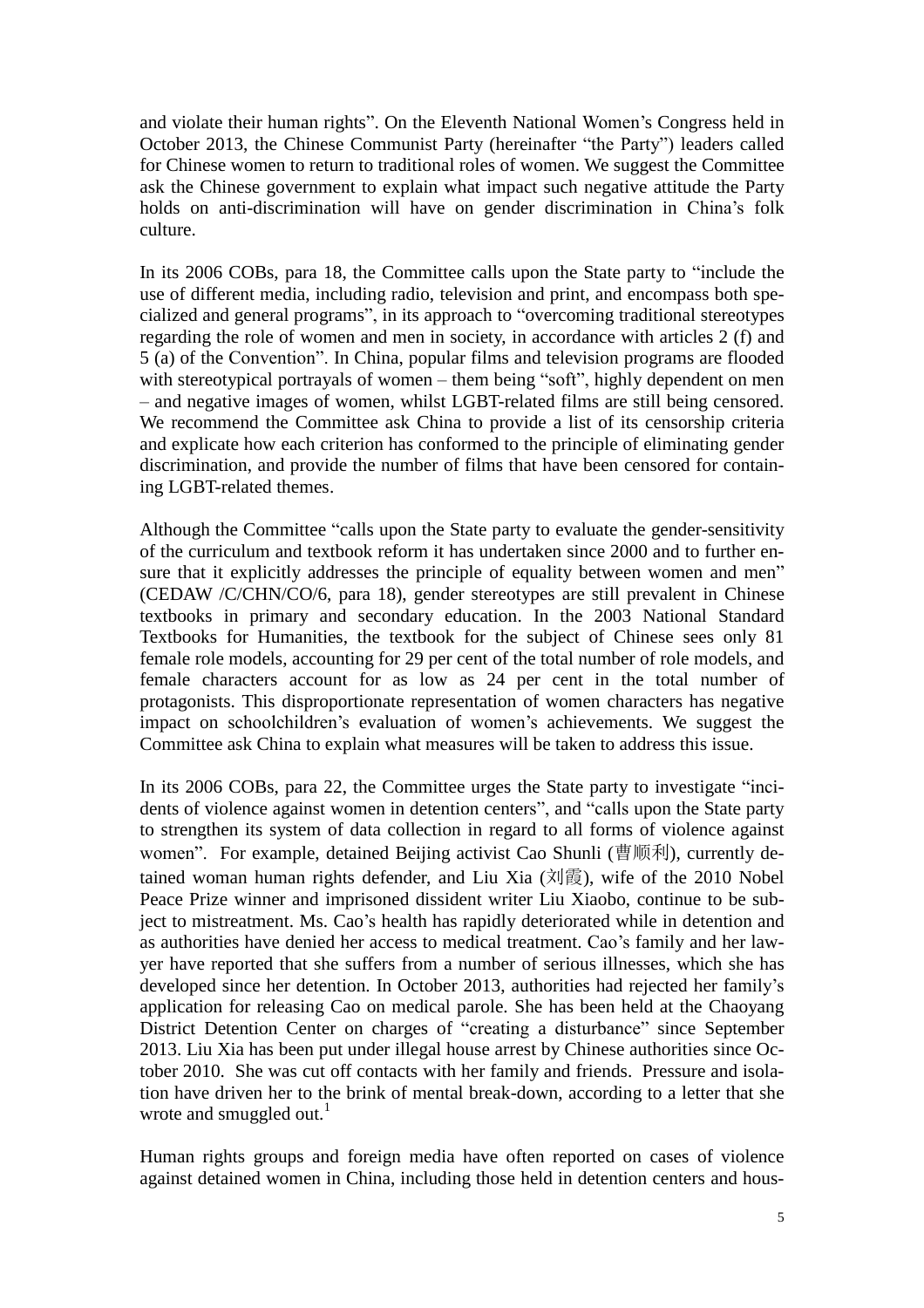es, prisons, psychiatric institutions, ${}^{2}$  Re-education Through Labor camps, "black jails" (illegal and makeshift holding cells), and "custody and education" centers (mostly holding alleged sex workers). While in detention, women continue to be beaten, shackled, sexually assaulted and humilitated (i.e., stripped of clothing), and forcibly medicated by those charged with guarding them. These forms of violence as well as specific types of torture are used to punish, intimidate, and coerce detained women.

The government of China has previously reported to CEDAW on steps being taken to halt violence against women, $3$  and in response to allegations of violence against detained women raised to CAT in 2009, the government said that it "has forbidden abuse, corporal punishment and ill-treatment of women in custody," and the government has also said that allegations of torture should be investigated.<sup>4</sup> Despite these official assertions, however, violence against detained women clearly persists, and Chinese law-enforcement authorities have often displayed an unwillingness to investigate such mistreatment. As one example, a detailed expose published in China's state media in 2013 revealed extreme violence, including physical and sexual abuses, of women held in a women's labor camp in recent years.<sup>5</sup> None of the affected women who filed lawsuits over their mistreatment have received any form of compensation. In fact, Chinese women who have sought justice after alleging violence in detention have frequently been harassed or violated in other ways, including being subjected to further violence by authorities.

We recommend the Committee ask the State party to provide information on both measures undertaken to prevent violence against detained women as well as effective channels for legal recourse for women who have alleged been subjected to violence in detention. For instance, what law-enforcement tools are in place to investigate allegations of violence against detained women, and when and how are these systems employed? Also, while China has publicized the installation of surveillance camera systems inside government detention centers—in part to prevent violence against detainees and hold perpetrators of violence accountable—how can videotaped information be obtained by detainees or their lawyers who file suit over alleged violence, or referenced by courts that hear such cases? As China has abolished the Re-education Through Labor system, what channels for compensation or other forms of legal justice will women have if they allege violence committed inside these camps?

The State party should also provide detailed information and data on the number of lawsuits alleging violence against women in detention that have been filed against authorities during the reporting period, and the types of violence that have been the subject of these suits. In addition, we request information on the number of individuals who have been criminally prosecuted for using violence against women in detention, as well as the results of these cases, including statistics related to criminal punishments.

### **Article 6 Prohibition of Trafficking in Women**

In its 2006 COBs, para 20, the Committee "urges the State party to take measures aimed at the rehabilitation and reintegration of women in prostitution into society, to enhance other livelihood opportunities for women to leave prostitution, provide support for them to do so and to prevent any detention of women without due legal pro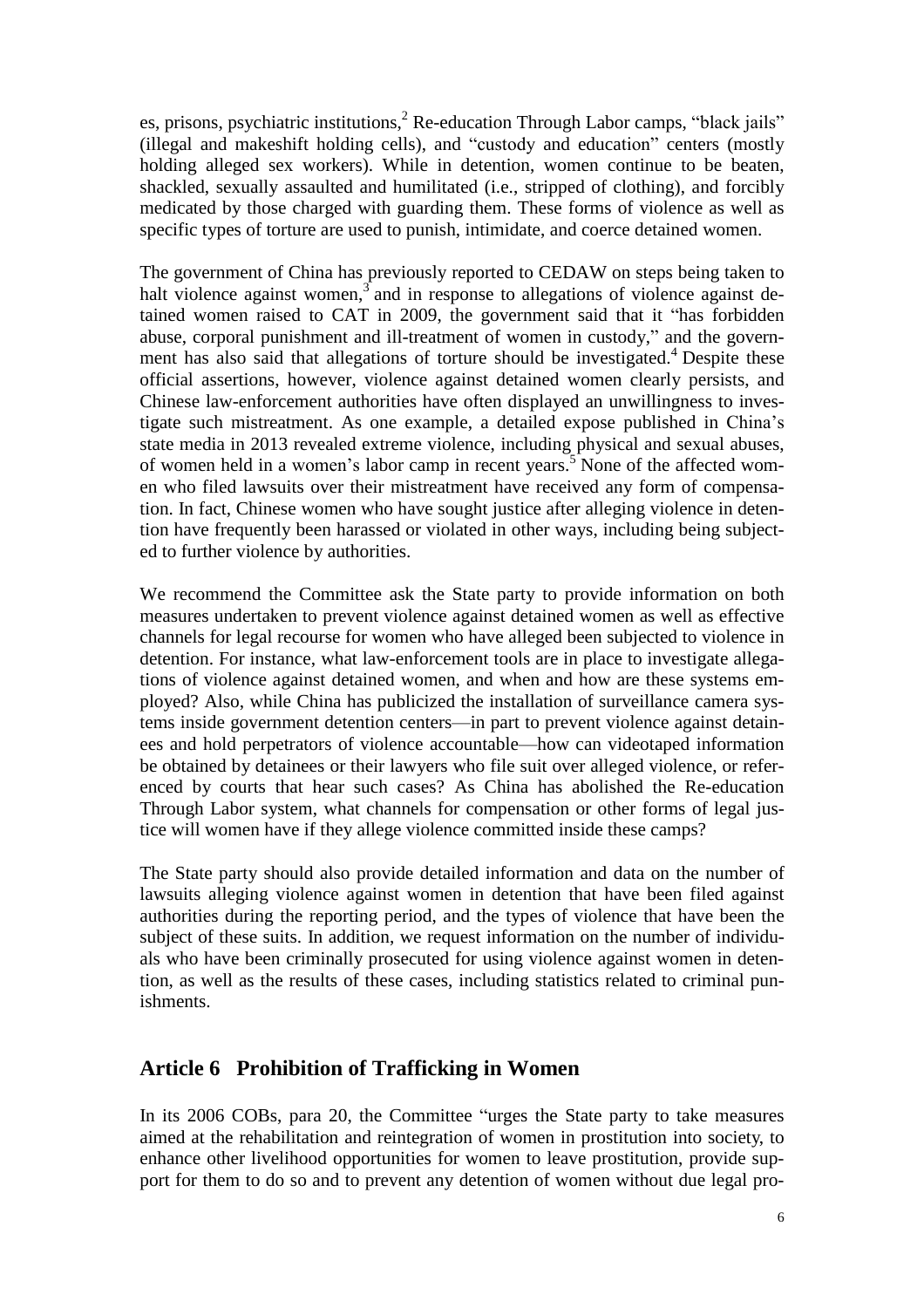cess". In contrast, sex workers in mainland China can be detained without trial by Public Security Bureaus for up to 15 days, sent to Women Correction Centers (WCC), or Re-education Through Labor (RTL) camps. Sex workers are subject to brutal persecution after arrest. In addition, after they are caught, the Public Security Bureau will notify in writing their village committees, residential committees, to let the entire village and neighboring villages know. As a result, many sex workers are afraid to go home. We recommend the Committee ask China to provide the number of Women Correction Centers across the country, clarify the difference between WCC and the recently abolished RTL, elaborate on what measures the government will take to stop Public Security Bureaus from detaining sex workers without due process and to prohibit humiliating punishments against sex workers, and provide a timetable for the abolition of Women Correction Centers.

In its 2006 COBs, para 20, the Committee "recommends that the State party increase its efforts to combat all forms of trafficking in women and girls". It "requests the State party to enhance enforcement of the law against trafficking so as to ensure that those who traffic and sexually exploit women and girls are prosecuted and punished, and to provide all necessary assistance to the victims of trafficking". According to recent Chinese press reports, family planning officials were found to be involved in the sale of girl infants.<sup>6</sup> Still another media outlet reported that, in 2009 alone, Chinese police rescued 3,455 abducted children and 7,365 abducted women.<sup>7</sup> We recommend the Committee ask China to provide information and data regarding trafficking in women and girls, and the number of officials punished for their involvement in trafficking women, disaggregated by provinces, during the reporting period.

We want to draw the Committee's attention to the lack of accountability for Chinese government officials involved in sexual abuse of girls. One survey conducted in 2011 by a group of independent scholars and activists in China shows that the youngest victim of violent sexual abuse among a group of 82 women and girls interviewed was only eight years old. The survey also revealed that girls under 18 comprise 30% of those who were victims of sexual violence, and that 6% of the underage victims suffered sexual violence when their parents were not present to protect them.<sup>8</sup> The study points out that some perpetrators in cases of sexual assaults against underage girls understood that the law only prescribes light punishment for such crimes. This problem with the law greatly threatens the safety of underage girls. In addition, after the girls were sexually abused, government institutions failed to provide psychological rehabilitation and other forms of assistance that could help alleviate victim trauma.

In recent years, there have been many cases reported in China's state media of sexual abuse of minors involving government officials or government employees. While outraging the public, the cases also illustrate that relevant government agencies did not assume sufficient responsibility to protect children or help them recover from sexual assault. In several instances, officials and other public servants who had sexually abused children, including teachers, have not been held legally accountable. Furthermore, parents and supporters who tried to seek accountability have run into strong resistance from authorities or even gotten in trouble themselves.

In May-June 2013, following the exposure of a case involving officials sexually abusing young girls, many other reports of sexual assaults of underage girls appeared in the Chinese media. In late May 2013, the Women's Federation of Guangzhou,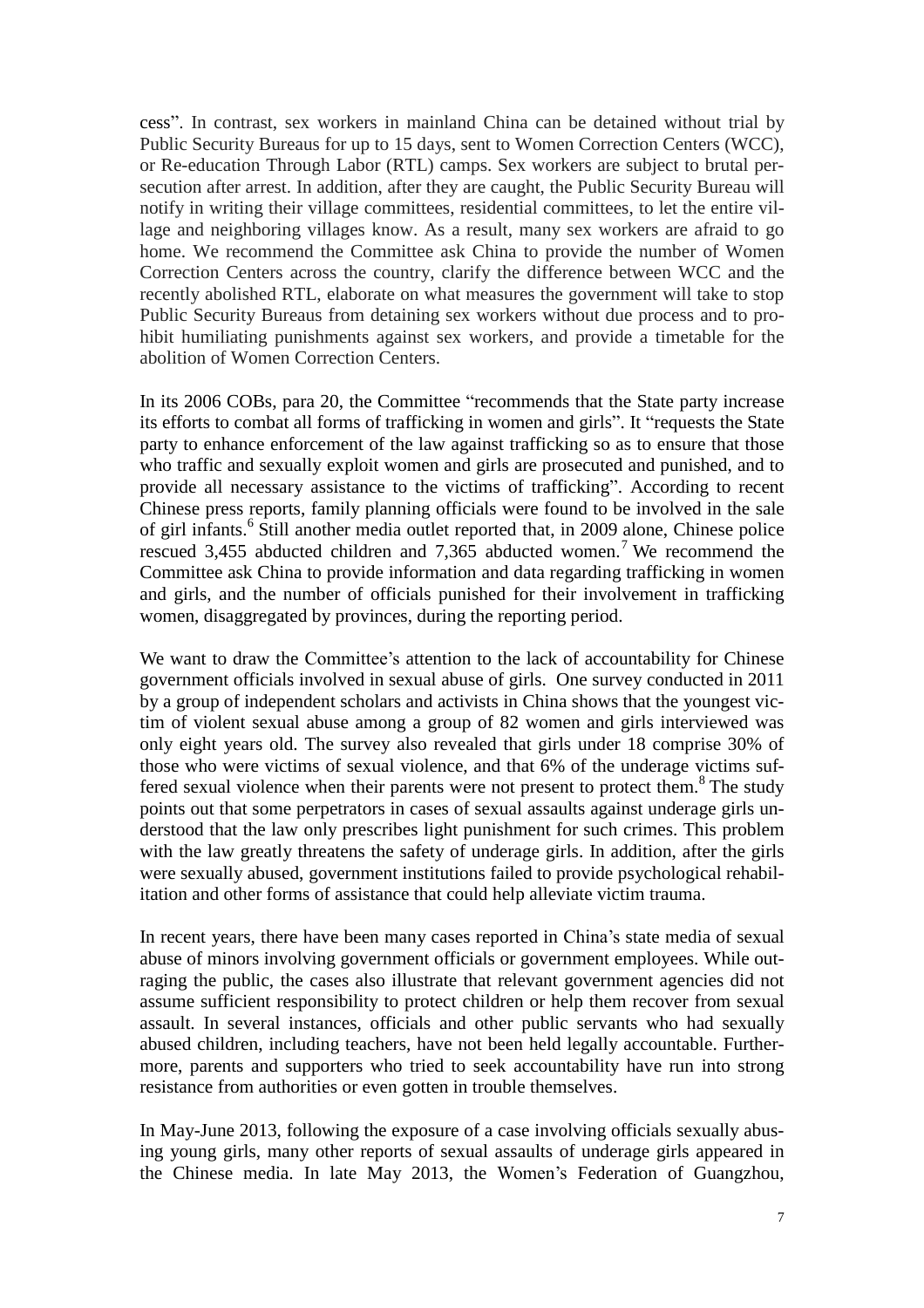Guangdong Province, released data indicating that, over the previous three years, nearly half of the 2,506 females who had reported being sexually assaulted in the city were under 14 years of age. In most of the cases, the girls were repeatedly raped. The victims did not inform their families because of the emotional pain and shame due to social stigma attached to sexual assault victims.<sup>9</sup> In June 2013, the *China Youth Daily* reported that reports of child sex abuses are on the rise, though most incidents are not reported to police. $10$ 

China's laws and criminal justice system have not done enough to protect children from the growing (but often hidden) problems of child sexual assault in the country. This is often due to legal loopholes and the lack of judicial independence and oversight at all levels of government and institutions, including in schools. The unwillingness of law-enforcement authorities and courts to prosecute perpetrators who occupy higher positions of authority has exacerbated this problem.

In addition, the government has tried to silence critics of its policies and targeted civil society activists working to protect minors from sexual assault. As one notable case, in May 2013, police in Guangxi Province detained and allegedly beat up an activist who supported the rights of sex workers, women and minors, and persons infected with HIV/AIDS. On May 30, about 10 police officers in Bobai County barged into the residence of Ye Haiyan, and several policewomen reportedly beat her before she was dragged off to a police station. This came after Ye posted online a photo of herself with a sign protesting the recent government handling of a school principal who had sexually abused underage female students. (Many in China believed that the law had been inappropriately applied in the principal's case.) Ye was at risk of facing criminal charges at the time, according to activists who went to the police station to inquire about her situation. Authorities have harassed Ye for years and targeted organizations that she has worked with. Before she was taken into custody this time, a local chapter of the All-China Women's Federation and a homeowners association had reportedly pressured Ye's landlord to cancel her rental lease. After her eventual release, she was forced to leave town and went to Hainan Province. However, soon after she had found a place to stay, local authorities arrived and turned her out in the street, making her homeless while needing to care for a young child. $^{11}$ 

Exemplifying the ineffectiveness of current laws in combating child sexual abuse, China's Criminal Law  $(1997)^{12}$  puts the "crime of prostituting minor girls" under a separate category from "rape". Offenders in the serious crime involving violence and sexual abuse of children can evade appropriate criminal punishment, since the punishment stipulated in the Criminal Law for the "crime of prostituting minor girls" is much lighter than that for rape. This problem in the Chinese Criminal Law violates general principles in the Convention on the Rights of the Child—equal protection (Article 2) and special protection (Article 3). Chinese legal scholars point out that the failure to include the "crime of prostituting minor girls" under the category of "crimes infringing upon a citizen's personal rights," while including it instead under the category of "crimes obstructing the administration of public order" is an indication of the skewed priorities of the Chinese government. It underlines that public order or "stability" has greater importance than the rights of the child to special protection, health, and life. $13$ 

Both from a legal and social standpoint, the work of raising awareness of adults and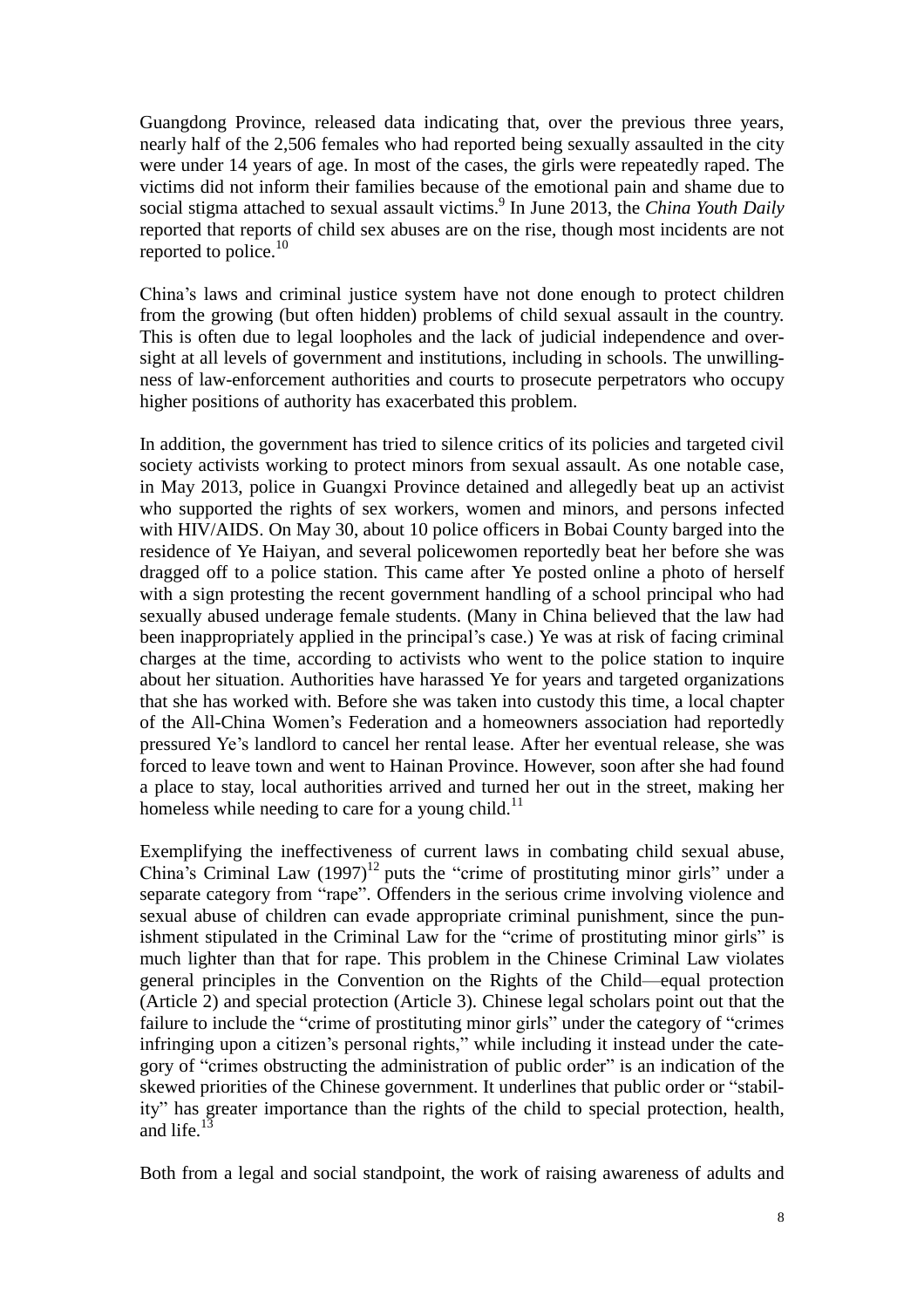children about sexual abuse, as well as developing rule of law—with law-enforcement and criminal justice systems that respond properly to cases of such abuse—is clearly far behind what CEDAW obligates the Chinese government to do.

## **Part II**

## **Article 7 Promoting Women's Participation in Political and Public Affairs**

In its 2006 COBs, para 26, the Committee "encourages the State party to take sustained measures to progress more expeditiously towards women's full and equal representation in elected and appointed bodies in all areas of public life, from the local to the national levels, and in all branches of Government, including in the country's foreign service". According to the data published on Chinese official websites, among a total number of 124 top leaders at provincial and ministerial levels in all provinces, autonomous regions and municipalities, there are only seven women officials. We recommend the Committee ask China to specify what measures will be adopted to ensure women's participation in political affairs, what government policies and legal provisions will be put in place to ensure women's participation in decision-making at senior levels.

The State party's report (2012, para. 132) claims that within the Tibetan Autonomous Region, "more than 80 per cent of leadership teams at the prefecture and county levels had women cadres" who are ethnic minorities. We suggest the Committee ask China to clarify the proportion of women cadres of Tibetan ethnic minority origin at senior levels in the leadership teams.

In its 2006 COBs, para 28, the Committee "recommends that the State party take all necessary measures to strengthen the active participation of rural women in the design, development, implementation and monitoring of rural development policies and programs so as to enhance implementation of article 14 of the Convention". Article 7(a) of the Convention protects the right to "vote in all elections and public referenda and to be eligible for election to all publicly elected bodies". In China, between 2011- 2012, several women who sought elections as independent (i.e., not hand-picked by the Chinese Communist Party or government officials) candidates in elections of local legislative bodies have been subject to harassment and punishment by government authorities.

For example, Ms. Liu Ping,<sup>14</sup> a laid-off factory worker in Xinyu City, Jiangxi Province, who stood for local People's Congress election, encountered physical attacks, verbal abuses, harassment, and restrictions on personal freedom before and during the election. Another independent candidate, Ms. Li Biyun, from Guangdong Province, also experienced violent physical attacks before and during the election. After the elections, both women have continued to be subjected to harassment and reprisals as they continued their activities in advocating democracy and human rights. Both have been detained on trump-up charges, where they have been subjected to torture and mistreatment. Liu Ping was allegedly tortured not only after her arrest, but also over several months while in detention. When Liu was interrogated, police repeatedly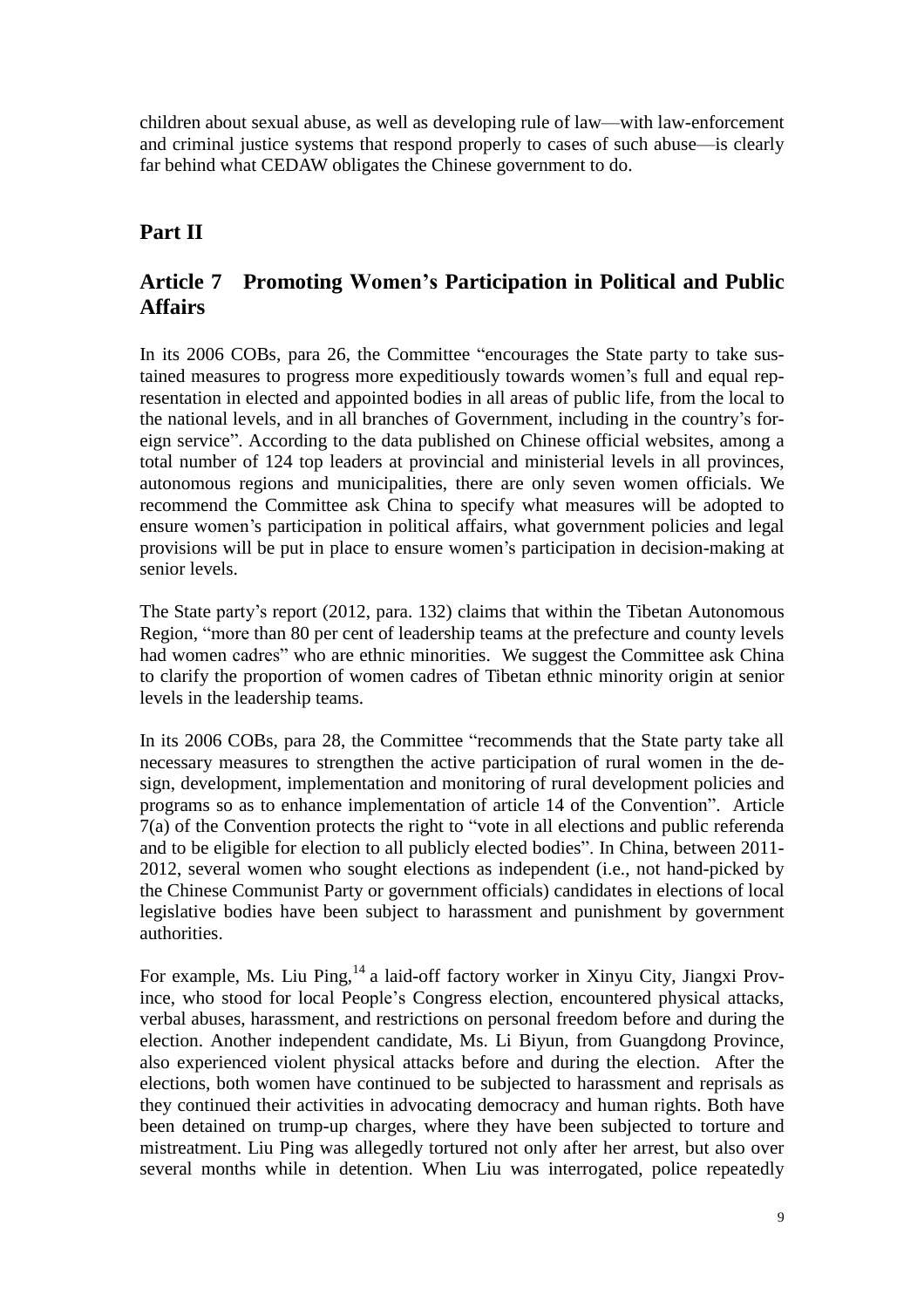shoved her head against metal bars, twisted her neck and arms, and also shackled her extensively. Her lawyer raised the issue of torture during the trial, but the court refused to dismiss evidence or a confession that may have been extracted from torture. The court also refused to file a case to investigate the allegation of torture. Ms. Li Biyun has been at the detention center in Foshan City, where she has been held on a charge of "obstructing official business" since October 2013. After meeting Li at the Guangdong Armed Police Corps Hospital on January 13, her lawyer reported that she looked very frail and had difficulties walking. Li told the lawyer that beating by police resulted in broken vertebrae and her losing consciousness. She had to sleep on the floor at Shunde District Detention Center, where she was forced to wear iron shackles.

We suggest the Committee ask China to provide concrete statistics, disaggregated by provinces, in regard to women who stood for grassroots People's Congresses elections in 2011-12 and village committees elections in 2006-13. The data should include: 1) the number of independent women candidates; 2) the number of votes independent women candidates obtained; 3) the number of physical attacks women candidates encountered during the elections; 4) the number of women candidates whose personal freedom were restricted during and after the elections; 5) the number and names of women candidates who are currently detained or imprisoned regardless of charges incurred; 6) the number of investigations into cases of violence against women who have practised civil and political rights, the results of such investigations, punishment of the perpetrators, and what remedies and compensation women can avail themselves of; 7) what policies governments and Party organs at all levels have adopted in the handling of civil society organizations who carry out independent investigations into such incidents.

#### **Article 9 Nationality**

In its 2006 COBs, para 34, the Committee "calls upon the State party to adopt laws and regulations relating to the status of refugees and asylum-seekers, in line with international standards, in order to ensure protection also for women. The Committee recommends that the State party fully integrate a gender-sensitive approach throughout the process of granting asylum/refugee status in close cooperation with the Office of the United Nations High Commissioner for Refugees". We recommend the Committee ask China to provide information on the numbers of North Korean refugee brides, Vietnamese brides and Myanmese brides in China (in line with international standard for de-facto cohabitation), their current situation, reasons for and numbers of repatriation.

### **Part III**

#### **Article 10 Women's Education**

In its 2006 COBs, para 28, the Committee recommends that the State party take all necessary measures to "ensure that all rural girls complete the nine years of compulsory education, free of all miscellaneous fees and tuition". However, due to the closing and merging of rural schools, a government scheme that was first introduced in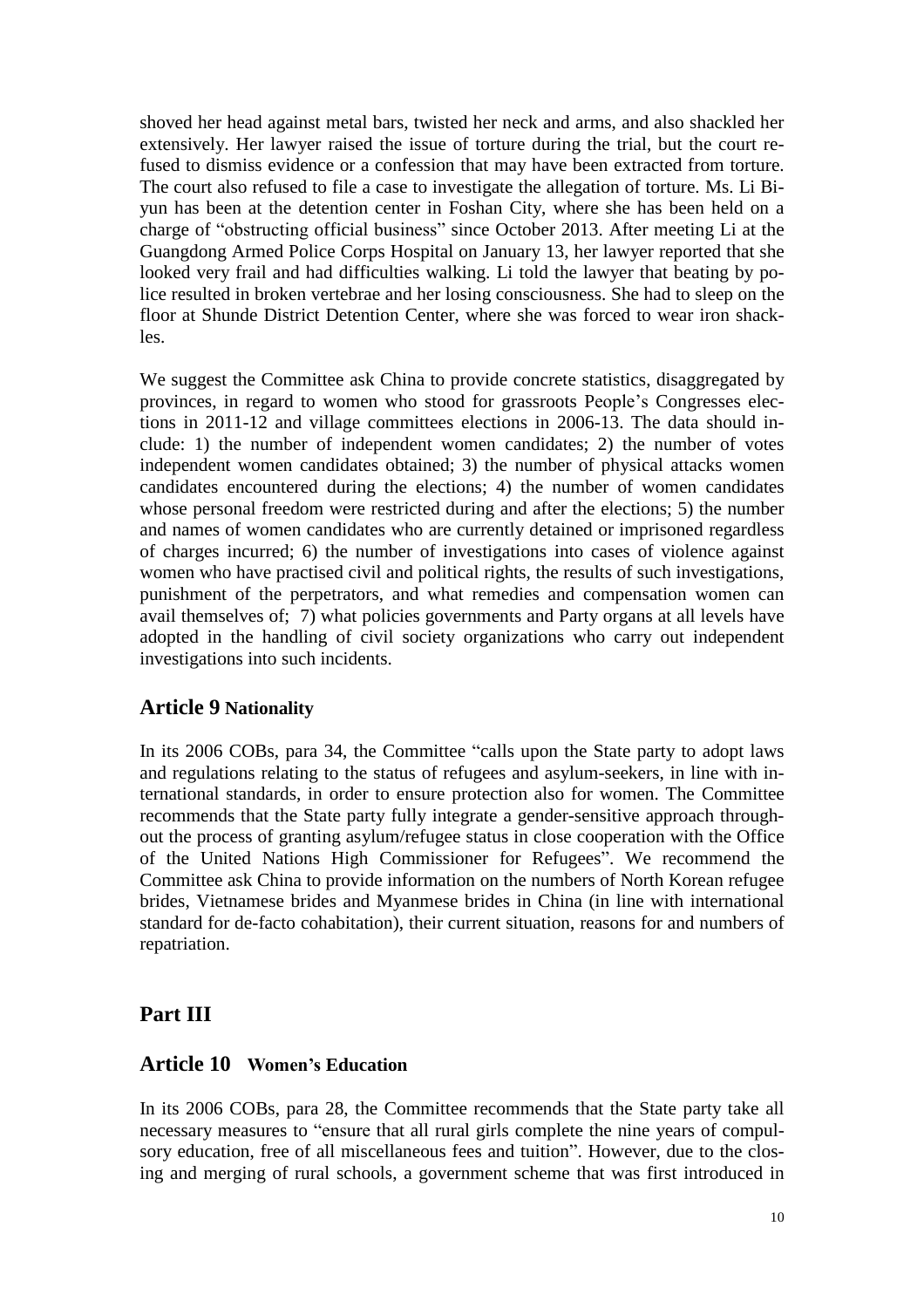the late 1990s and relaunched as part of the education reform package in 2001, rural children, in particular girls, have to drop out, as they now have to travel longer distances and spend more to attend schools. As the problem has become more and more serious, local governments have to build boarding shelters for schoolgirls in rural areas. We suggest that the Committee ask China to provide information in regard to the number of such boarding shelters, what security measures they are equipped with, and whether the accommodation facilities are appropriate. The Chinese government should also provide data on the proportion of the budget allocated to facilitate girls' education in remote and poor areas, as well as information on the monitoring targets and the number of them for achieving nine-year compulsory education among rural girls across the country.

In its 2006 COBs, para 12, the Committee "calls upon the State party to enhance availability of effective legal remedies and implement further awareness-raising and sensitization measures about such legal remedies against discrimination so that women can avail themselves of them". According to a report published on the official media People's Net in 2013, gender-based discrimination – against female students – existed in nearly 70 per cent of the 112 "Project 211" universities across the country in the annual university enrolment process, among which 34 universites had violated policies and regulations set forth by the Ministry of Education. The Chinese government should make it clear in terms of what measures will be taken and what penalties will be imposed to deal with institutions violating equal education. We suggest the Committee ask China to publicize the number of universities and colleges which are permitted by the Ministry of Education to set gender ratios for some subjects, and explain what impact this may have on women's access to equal education and equal employment. As universities with autonomous enrolment status are allowed to set gender-based admission scores, what measures will the departments of education undertake to ensure gender equality in the process of such autonomous enrolment? What relevant remedial channels will be available to female students?

According to a report by China's well-known media Sohu Education Channel, Luo Biliang, a member of the Chinese People's Political Consultative Conference (CPPCC) from Guangdong province, remarked in a CPPCC session in 2014 that purcuing doctoral degrees decreases women's value. We suggest the Committee request China to explain what punitive measures will be undertaken to discipline government officials and politicians who publicly make gender discriminatory remarks, and provide relative information to clarify whether there are specific penalties for gender discrimination in the process of selecting doctoral candidates.

### **Article 11 Women's Employment**

In its 2006 COBs, para 12, the Committee "calls upon the State party to enhance availability of effective legal remedies and implement further awareness-raising and sensitization measures about such legal remedies against discrimination so that women can avail themselves of them". According to a survey published on the web-site People's Net [\(www.people.com.cn/\)](http://www.people.com.cn/) of the government-run newspaper People's Daily in 2010, 90% of female university students have experienced discrimination in job recruitment.<sup>15</sup> We suggest the Committee ask the State party to explain what measures it has taken to address this problem of gender discrimination in employment.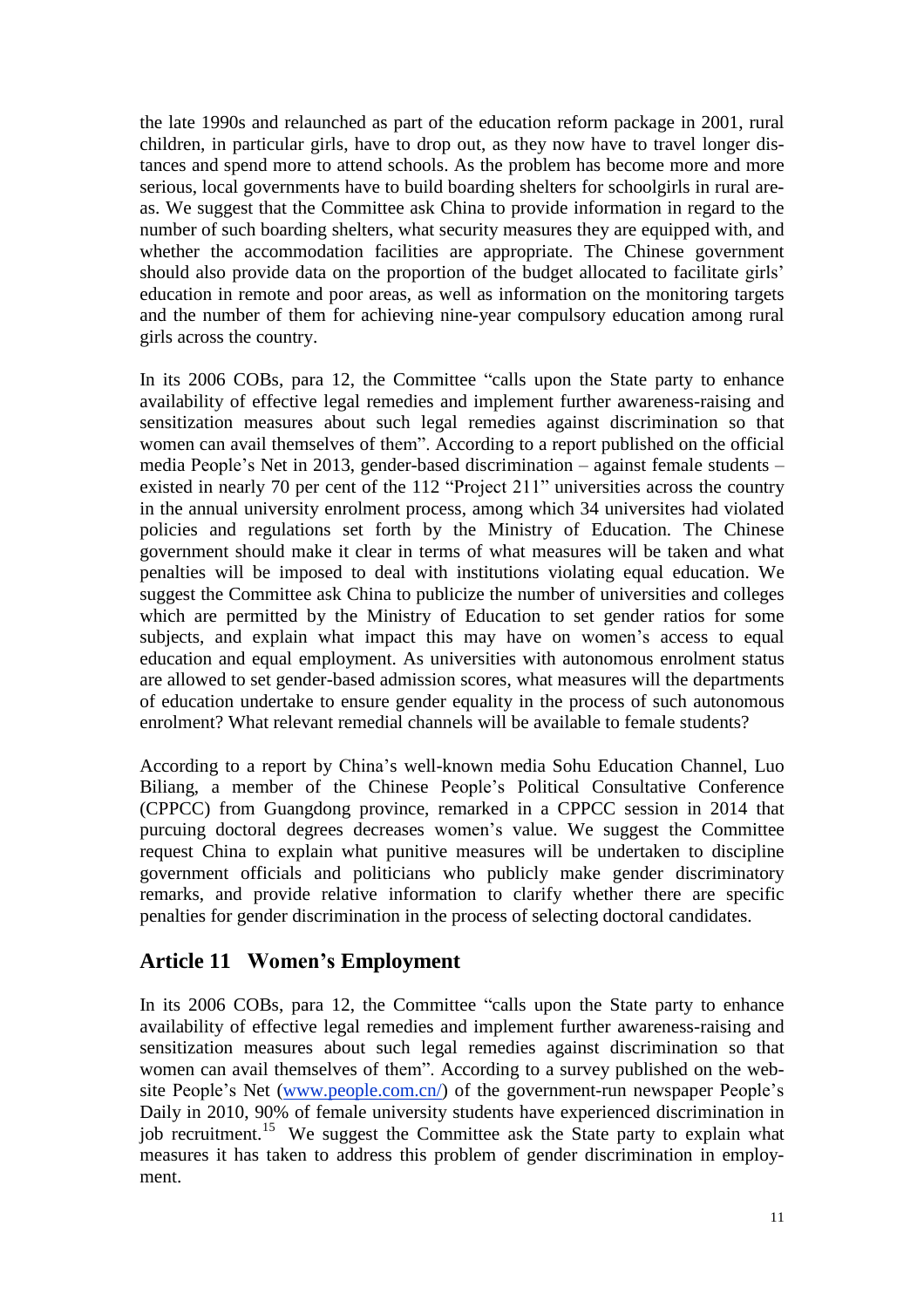The National People's Congress noted in 2013 that women's employment difficulty is due to the lack of detailed and specific provisions in relavant laws and regulations to punish gender discrimination in employment, which makes it impossible for labor departments and the court to impose consistent penalties. We suggest that the Committee ask China to clarify to what extent enterprises will be punished for gender discrimination, what specific practical measures other than legislation will be undertaken to deal with gender discrimination in employment, and how the burden of proof will be allocated. We also suggest that the Committee ask China to provide information on gender composition in the judicial system at all levels, and whether there are gender quotas.

In its 2006 COBs, para 30, the Committee calls for the State party to take "measures to ensure that women receive equal pay for equal work and work of equal value, and equal social benefits and services". In the State party report (2012), para 162, the Chinese government pledges to improve supervision system of labor and employment. The Chinese government must clarify what mechanisms will be put in place, in which government departments, and what procedures and punitive measures will be established to monitor and regulate gender discrimination in employment.

In its 2006 COBs, para 30, the Committee "recommends that the State party take further measures to overcome vertical and horizontal occupational segregation and to enhance its monitoring and effective enforcement of the legislative framework, including the Law on the Rights and Interests of Women, and to ensure that women have effective means of redress against the violation of labor laws, including the discriminatory laying-off of women based on gender". Many mainstream Chinese media including People's Net have reported that quite often women employees are dismissed during pregnancy. Enterprises use various means to control pregnancy time of women employees and deprive their rights to work during pregnancy, which eventually leads to their loss of job. One solution for this problem is to extend paternity leave for men, who are only allowed seven days' leave to accompany their spouses at childbirth according to the current law. The State party must explain why the paternity leave is restricted to seven days, and whether it will consider to extend paternity leave.

In its 2006 COBs, para 30, the Committee encourages the State party to "ensure that women workers are protected from hazardous working environments and that adequate sanctions are in place for discrimination against women in the employment field in both the public and private sectors, including sexual harassment". Official newspaper *The Southern Daily* reported in November 2013 that 70 per cent of women factory workers had been sexually harassed at work, and in the majority of such cases there was no subsequence. The "*Special Rules on the Labor Protection of Female Employees"* promulgated in 2012 provides that employers should stop and prevent sexual harassment in the workplace. We recommend the Committee ask China to explain what substantial mechanisms and legal penalties there are to tackle sexual harassment in the workplace, publicize the number of criminal cases invloving sexual harassment in the workplace, and provide the definition of sexual harassment in law.

### **Article 12 Women's Health**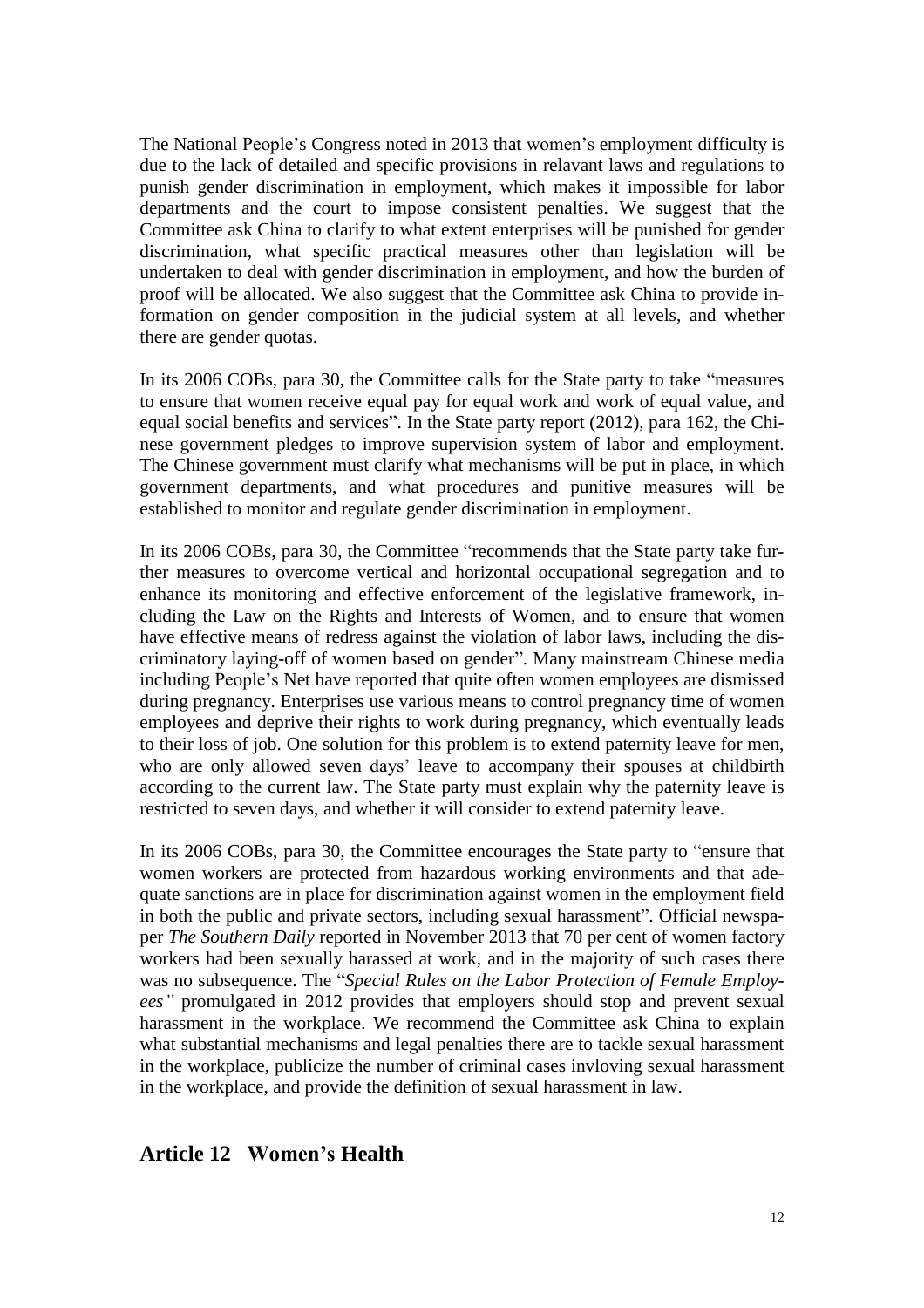In COBs, para 28, the Committee calls upon urgent attention to "improving rural women's free access to health care and services in all rural areas". During China's first Universal Periodic Review, the Chinese government accepted the recommendation by South Africa to "to improve its health infrastructure, including access to health services especially for vulnerable groups like women." What kind of measures has China taken to ensure that rural and migrant women in particular can obtain basic health care (including maternal security) while living outside their villages or hometowns?

#### **Article 13 Other Economic and Social Rights of Women**

In its 2006 COBs, para 16, the Committee "calls upon the State party to enhance its monitoring of the impact of economic development and changes on women and to take proactive and corrective measures, including increasing social spending, so that women can fully and equally benefit from growth and poverty reduction". We recommend the Committee ask China to provide information regarding the number of people who have benefited from maternity insurance, and the percentage of women in employment among it. The Chinese government should explain why some people are not entitled to have maternity insurance. In addition, China should provide data to clarify what legal penalties are in place to sanction enterprises that fail to pay maternity insurance for pregnant women employees. According to a report published on China's well-known media Netease in 2012, which cited a sample survey of six Chinese cities conducted by the ILO Department of Statistics, at least 32.4 per cent of residents in China engage in informal employment. We recommend the Committee ask China to illustrate with relevant materials what social insurance has been put in place to protect women in informal employment, including domestic service which sees a larger proportion of women workers, and what measures the government has taken to address the the issue that the rate of women in informal employment enjoying social reimbursement is low.

### **Article 14 Rural Women**

The In its 2006 COBs, para 28, the Committee "urges the State party to further assess the reasons for the disproportionate representation of women among the rural landless and to take appropriate remedial action, including measures and steps to change customs that result in discrimination against women". In Zhejiang, Jiangsu, Guangdong, Guangxi and other provinces in mainland China, many rural women, especially women who have married and moved to other villages, are denied to the same access men villagers have to land, dividends on collective shares, and relocation compensation. We recommend the Committee ask China what effective measures it will adopt to safeguard equal rights of women villagers? In many areas of mainland China, divorced rural women are unable to regain household registration in their original villages, and hence their rights and interests in land, housing, medical care and employment are not protected.We recommend the Committee ask China to provide detailed information on government legislations and policies which have been or will be put into place so as to protect the rights and interests of divorced rural women.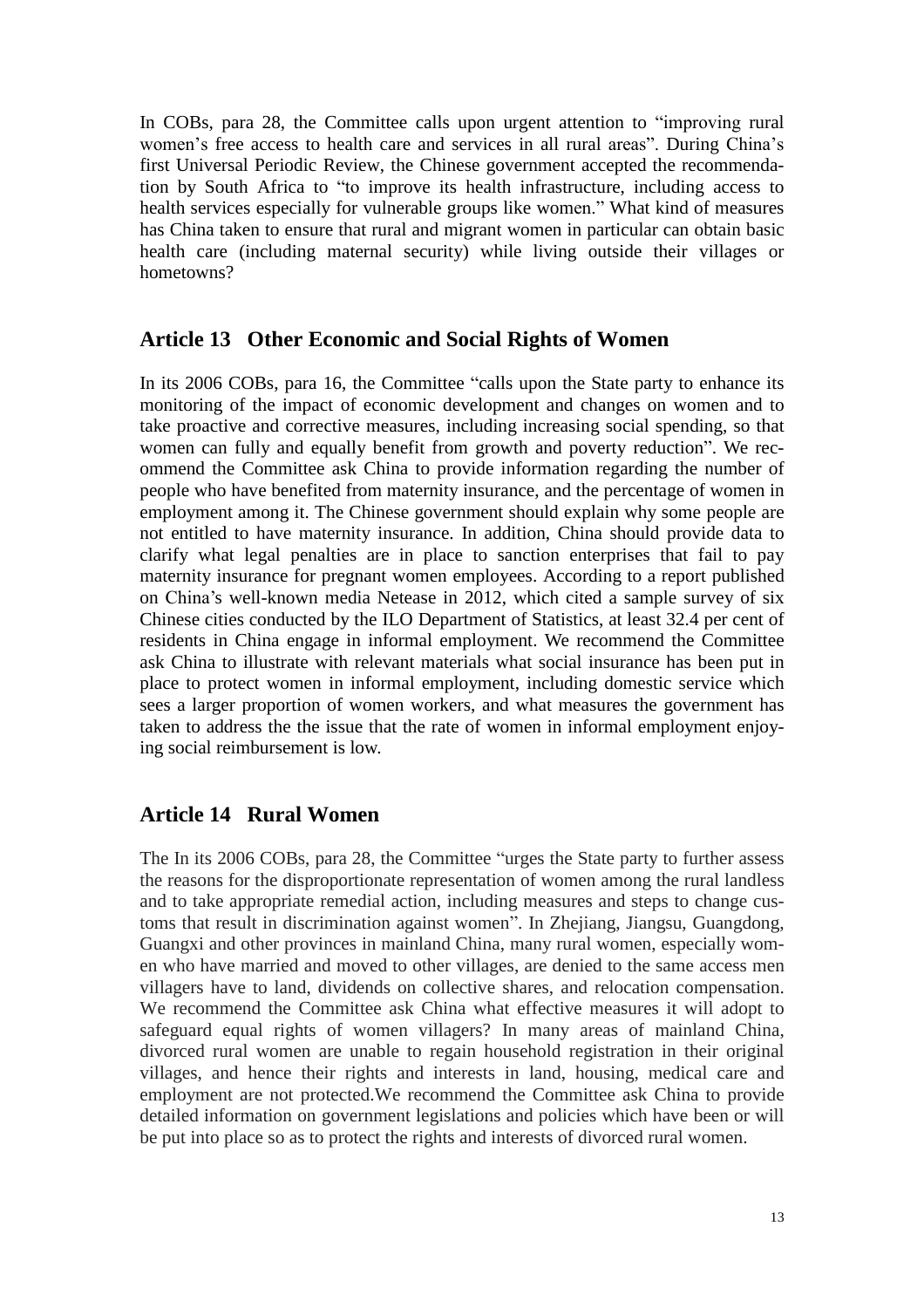## **Part IV**

### **Article 16 The Rights of Women in Marriage and Family**

In its 2006 COBs, para 22, the Committee "calls upon the State party to strengthen its system of data collection in regard to all forms of violence against women and to include such information in its next report". We have noticed that China has not submitted any data on this. The State party should be requested to provide such data, as well as information on the number of domestic abuse complaints received by Public Security Bureaus, Village Committees and Women's Federations, and the number of cases that have been processed, their results, and the number of reccurence.

In its 2006 COBs, para 22, the Committee "calls upon the State party to provide immediate means of redress and protection to women and girls victims of violence, in accordance with the Committee's general recommendation 19". We recommend the Committee ask China to provide the number of writs of habeas corpus issued in each province, and provide relevant information on the feasibility of habeas corpus. According to a report published in 2012 on the state-run media *Beijing Daily*, domestic violence shelters across the country have recorded low occupancy rates, and in many regions the shelters have remained unoccupied for up to four or even eight years. We recommend the Committee ask China to provide data on the capacities and actual occupancy rates of domestic violence shelters throughout the country. China claims in the State Report (2012) that it has taken measures including collegial panel to ensure smooth access to judicial remedies and to safeguard women's rights. However, a number of Chinese mainstream media have reported that women victims of domestic violence often encounter obstacles when appealing to relevant government departments for assistance or accessing judicial remedies. We recommend the Committee ask China to provide the number of domestic abuse cases heard by collegial panels since 2007, and the number of women who have been protected from violence as a result of obtaining judicial remedies.

In its 2006 COBs, para 22, the Committee "encourages the State party to enhance victims' access to justice and redress, for example, through training aimed at judicial officers, including judges, lawyers and prosecutors, in order to enhance their capacity to deal with violence against women in a gender-sensitive manner and ensure that claims are investigated expeditiously". In 2012, the state-run website People's Net reported that 80 per cent of divorce cases heard at district courts in Qingdao City claimed domestic violence, but such claim was recognized in only less than 10 per cent of the cases. We recommend the Committee ask China to explain the reasons of the low rates of recognition of the claim of domestic violence by court and to provide data on the percentage of verdicts citing domestic violence in divorce cases, disaggragated by provinces. Official media, including People's Net and state-run televisions, have reported that it remains a serious problem in China that women victims of domestic violence are imposed on legal liablity and subject to heavy sentences or even death penalty due to their protest against demestic violence. We recommend the Committee ask the Chinese government to provide information on the number of cases where women victims of domestic violence are held legally responsible for protecting themselves, of which the number of cases that result in life imprisonment and death penalty.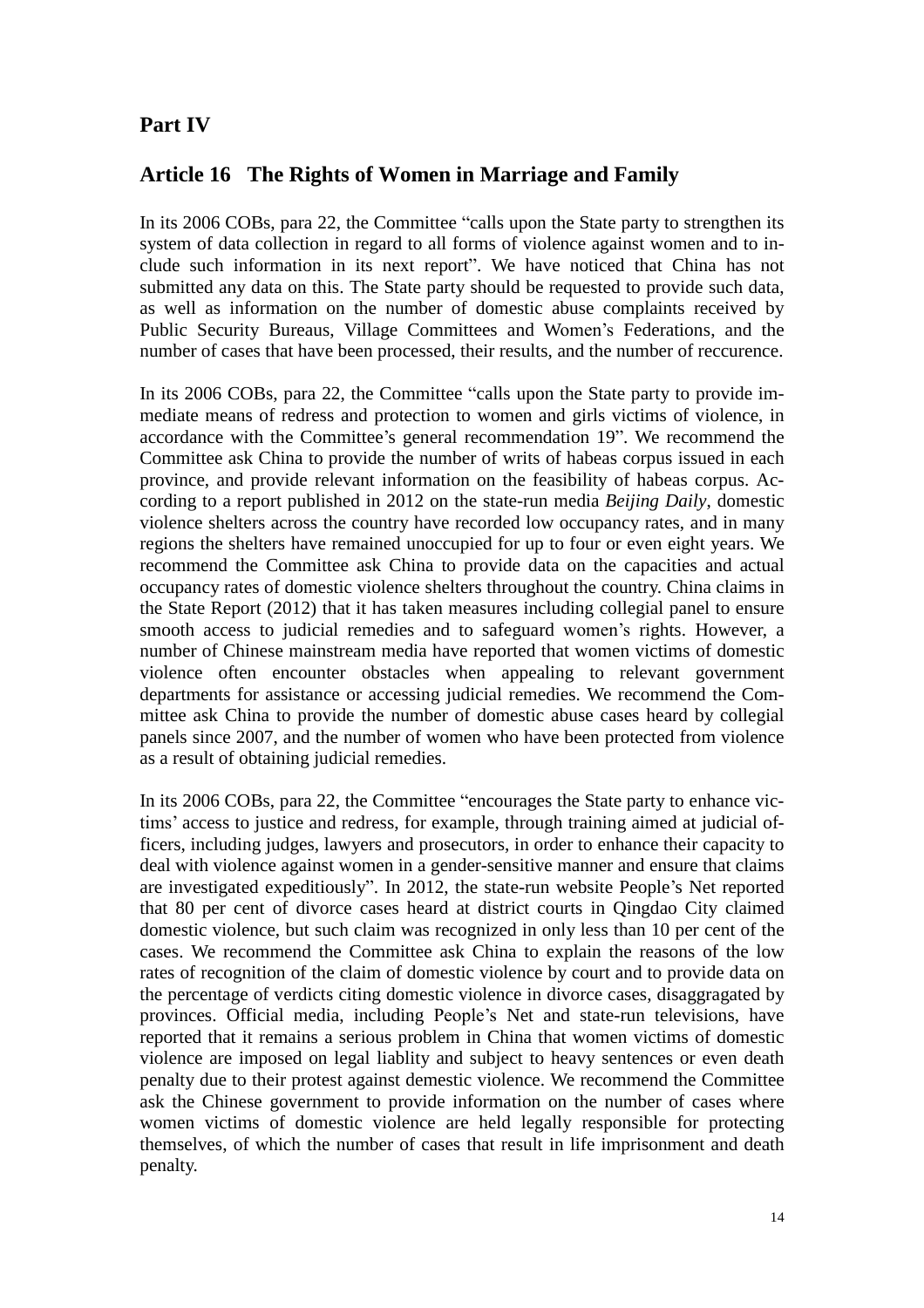In its 2006 COBs, para 22, the Committee "urges the State party to adopt a comprehensive law on violence against women and to ensure that all forms of violence against women and girls, both in the public and private spheres, constitute a crime punishable under criminal law". A decade has passed since women's organizations from China's civil society started to pushed for anti-domestic violence legislation. Although anti-domestic law has been included in the government's legislative agenda in 2012, its promulgation remains overdue. We recommend the Committee ask China to publicize where the current legislative progress of anti-domestic violence law stands and the timetable of its promulgation. According to Article 260 of the Criminal Law of the People's Republic of China, which says, "[w]hoever maltreats a member of his family, if the circumstances are flagrant, shall be sentenced to fixed-term imprisonment of not more than two years, criminal detention or public surveillance. Whoever commits the crime mentioned in the preceding paragraph and causes serious injury or death to the victim shall be sentenced to fixed-term imprisonment of not less than two years but not more than seven years". However, such lenient punishment for domestice violence caught public attention in 2009 when Dong Shanshan was beaten to death by her husband, who was sentenced to only six and a half years in prison.<sup>16</sup> We recommend the Committee ask China to explain what measures it will take to address the issue of excessively lenient punishment for men perpetrators in domestic violence.

In its 2006 COBs, para 32, the Committee "urges the State party to strengthen its monitoring of the implementation of existing laws against selective abortion and female infanticide and to enforce them through fair legal procedures that sanction officials acting in excess of their authority". In a CHRD report on the abuses in China's family planning policy published in December 2010, CHRD observed: "Though the enactment of the National Population and Family Planning Law in 2002 was ostensibly aimed at reining in abusive practices associated with the family planning policy, coercion and violence continue to be used in its implementation. Regardless of the number of children each couple is allowed to have, family planning policy continues to violate citizens' reproductive rights, and will continue to do so until the current form of the policy is abolished."<sup>17</sup> In the same report, CHRD documented serious violations of human rights associated with the implementation of the policy between 2005 and 2010: "Married women are pressured to undergo regular gynecological tests to monitor their reproductive status; When a married woman reaches her birth quota, she is pressured to have an IUD inserted or be sterilized, thus denying her a choice of birth control method; If a woman becomes pregnant out-of-quota, including premarital pregnancy, she is often forced to abort the fetus, even if the pregnancy is advanced:..."

We recommend the Committee ask China to provide information on effective measures undertaken to ensure that abortions, sterilizations, insertions of intrauterine devices, and tests of reproductive status are carried out voluntarily and under adequate medical and sanitary conditions, and detailed information, including statistics, regarding the implementation of the "one-child" policy during the reporting period, and also explain how existing legislation governing the policy are in accordance with the rights enshrined in CEDAW. The State party should also provide detailed information on the number of individuals responsible for using violence, arbitrary detention, intimi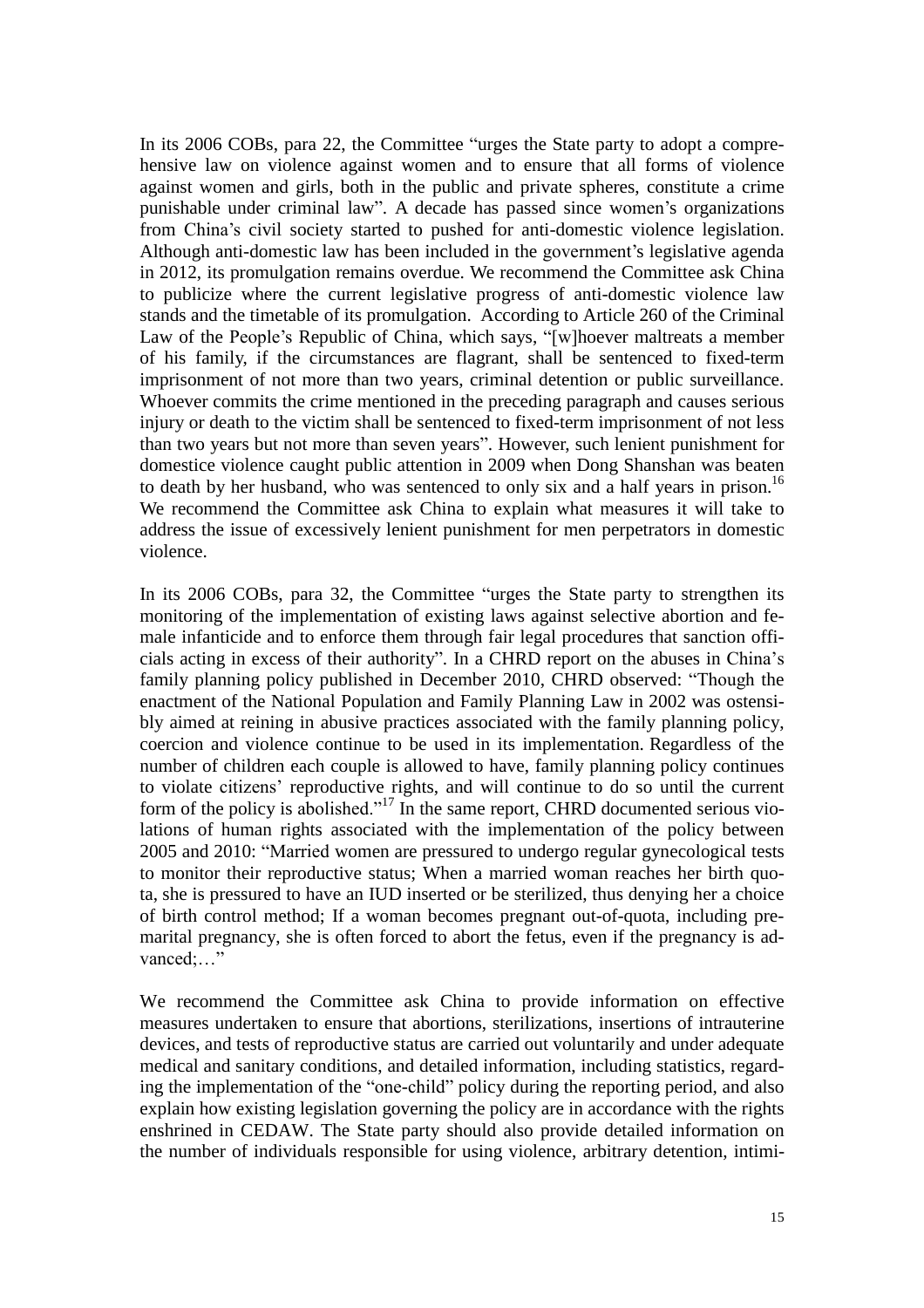dation, and harassment against citizens for violating the "one-child" policy are held legally accountable, disaggregated by provinces, during the reporting period.

In its 2006 COBs, the Committee recommends that "the State party vigorously address the causes of son-preference, which remain strong in rural areas, and of the negative consequences of the one-child policy as regards the adverse sex ratio by expanding insurance systems and old-age pensions to the population at large, in particular in rural areas". According to the latest official census, China continues to suffer from a high gender gap at birth, and that the gap is higher than it was ten years ago. The current ratio is 118.06 boys for every 100 girls, while in 2000 it was 116.86 boys for every 100 girls.<sup>18</sup> We recommend the Committee ask China to explain the reasons for the continued increase of such a gap, and the role the State party's "one-child policy" plays in driving sex-selective abortions. We suggest the Committee to ask the State party to provide data about the sex ratios at birth in Chinese provinces from 2006 to 2013 (the years that the current review covers), or in the most recent year where such data are available, and how the ratios have improved in comparison to those before 2006.

In its 2006 COBs, para 51, the Committee "urges the State party to ratify the Optional Protocol to the Convention on the Elimination of All Forms of Discrimination against Women". We recommend the Committee press China for an update on any progress it has made in ratifying or acceding to the Optional Protocol to the Convention, and for a clear timetable of its accession and rectification.

(February 20, 2014. Chinese Human Rights Defenders, on behalf of sevearl Chinese NGOs, whose names are withheld for their safety)

#### **Endnotes:**

 $\overline{a}$ <sup>1</sup> "Isolation Under House Arrest for Wife of Imprisoned Nobel Laureate," By Austin Ramzy, New York Times, November 29, 2013 at [http://sinosphere.blogs.nytimes.com/2013/11/29/isolation-under-house-arrest-for-wife-of](http://sinosphere.blogs.nytimes.com/2013/11/29/isolation-under-house-arrest-for-wife-of-imprisoned-nobel-laureate/)[imprisoned-nobel-laureate/.](http://sinosphere.blogs.nytimes.com/2013/11/29/isolation-under-house-arrest-for-wife-of-imprisoned-nobel-laureate/)

 $^2$  Formore information, see: CHRD, "The Darkest Corners": Abuses of Involuntary Psychiatric Commitment in China," [http://chrdnet.com/2012/08/the-darkest-corners-abuses-of-involuntary-psychiatric-commitment-in-china/.](http://chrdnet.com/2012/08/the-darkest-corners-abuses-of-involuntary-psychiatric-commitment-in-china/)

<sup>3</sup> "Combined seventh and eighth periodic reports of States parties: Hong Kong, China (CEDAW /C/CHN-HKG/7-8)," United Nations Committee on the Elimination of All Forms of Discrimination against Women, January 13, 2013, [http://daccess-dds-](http://daccess-dds-ny.un.org/doc/UNDOC/GEN/G13/403/67/PDF/G1340367.pdf?OpenElement)

[ny.un.org/doc/UNDOC/GEN/G13/403/67/PDF/G1340367.pdf?OpenElement;](http://daccess-dds-ny.un.org/doc/UNDOC/GEN/G13/403/67/PDF/G1340367.pdf?OpenElement)

"Combined fifth and sixth periodic report of States Parties: China (CEDAW/C/CHN/5-6), United Nations Committee on the Elimination of All Forms of Discrimination against Women June 10, 2004, [http://daccess-dds](http://daccess-dds-ny.un.org/doc/UNDOC/GEN/N04/403/05/PDF/N0440305.pdf?OpenElement)[ny.un.org/doc/UNDOC/GEN/N04/403/05/PDF/N0440305.pdf?OpenElement.](http://daccess-dds-ny.un.org/doc/UNDOC/GEN/N04/403/05/PDF/N0440305.pdf?OpenElement)

<sup>4</sup> "Comments by the Government of the People's Republic of China concerning the concluding observations and recommendations of the Committee against Torture (CAT/C/CHN/CO/4)," UN Committee against Torture, December 18, 2009, [http://daccess-dds-ny.un.org/doc/UNDOC/GEN/G09/468/62/PDF/G0946862.pdf?OpenElement.](http://daccess-dds-ny.un.org/doc/UNDOC/GEN/G09/468/62/PDF/G0946862.pdf?OpenElement)

<sup>5</sup> See the original story: "Lens 视觉杂志 | 揭秘辽宁马三家女子劳教所 (Lens Magazine | Secrets of Masanjia Women's Re-education Through Labor Camp)," re-posted by China Digital Times, April 7, 2013 at [http://chinadigitaltimes.net/chinese/2013/04/lens%E8%A7%86%E8%A7%89%E6%9D%82%E5%BF%97-](http://chinadigitaltimes.net/chinese/2013/04/lens%E8%A7%86%E8%A7%89%E6%9D%82%E5%BF%97-%E6%8F%AD%E7%A7%98%E8%BE%BD%E5%AE%81%E9%A9%AC%E4%B8%89%E5%AE%B6%E5%A5%B3%E5%AD%90%E5%8A%B3%E6%95%99%E6%89%80/) [%E6%8F%AD%E7%A7%98%E8%BE%BD%E5%AE%81%E9%A9%AC%E4%B8%89%E5%AE%B6%E5%A](http://chinadigitaltimes.net/chinese/2013/04/lens%E8%A7%86%E8%A7%89%E6%9D%82%E5%BF%97-%E6%8F%AD%E7%A7%98%E8%BE%BD%E5%AE%81%E9%A9%AC%E4%B8%89%E5%AE%B6%E5%A5%B3%E5%AD%90%E5%8A%B3%E6%95%99%E6%89%80/)